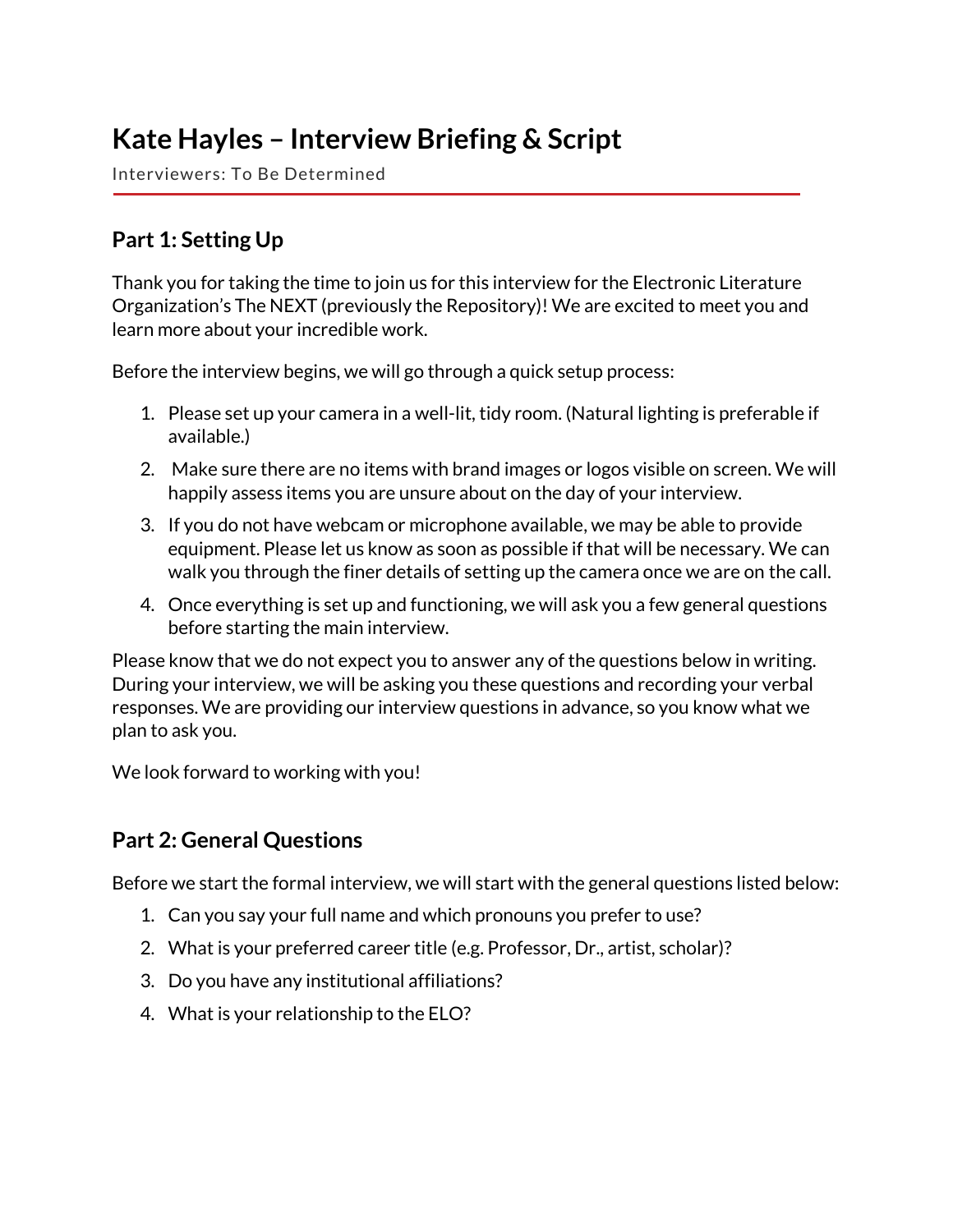Additionally, before we move into our main interview questions, we will ask you to read the short passage below. We plan to use this introduction in the trailer video that will accompany your collection in The NEXT.

*"Hello, my name is Kate Hayles. Welcome to my collection at Electronic Literature Organization's The NEXT. What you are seeing are works I have donated from my personal collection to The NEXT!"*

## **Part 3: The Interview**

In this section the interview will officially start, and the interviewer will begin to ask their questions. Questions will range from your experience working with the Electronic Literature Organization as well as the materials donated to The NEXT, and more specific questions about yourself and your works.

There is no time limit to your answers, so feel free to go into as much detail as you would like. We can produce a short version of the video for your collection's landing page and post the longer version on the ELO's YouTube site, if you wish.

#### **Here are our questions:**

- 1. What will visitors see in The N. Katherine Hayles Collection?
	- a. We noticed that your collection includes works by many e-lit authors, so can you speak to what is your collection made up of in terms of artists and genres?
- 2. As a scholar who works in the intersection of literature and science, what initially sparked your interest in literature?
- 3. How has digital media shaped the lens from which we explore the world in the digital age today?
- 4. Which of the works on display in your collection on The NEXT do you find most important to the formation of electronic literature?
- 5. Many people attribute the early development of ELO to you moving it to UCLA in the early 2000s. Can you tell us a bit about your time as the faculty advisor of the Electronic Literature Organization?
	- a. What was the organization like then and how is it different today?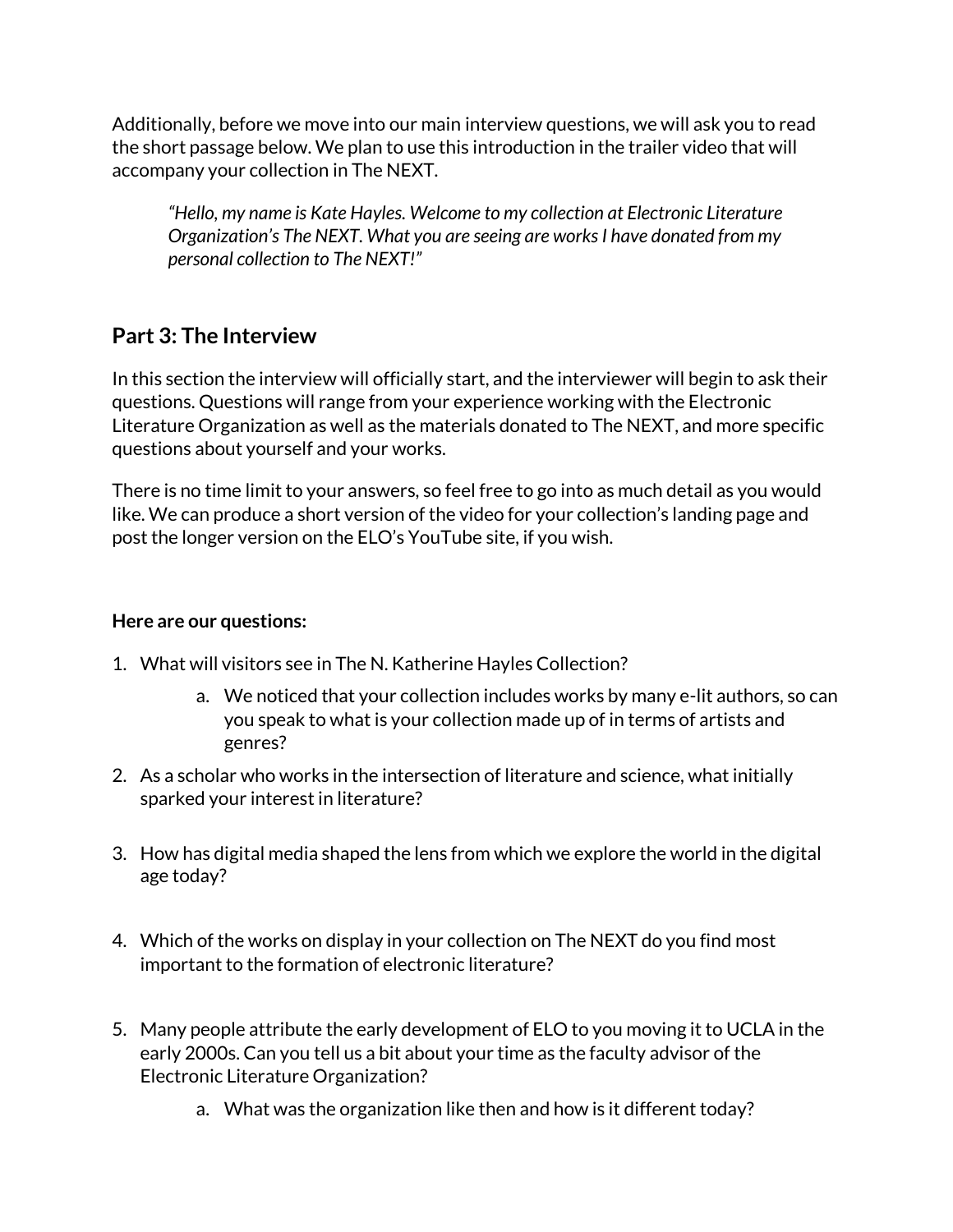- 6. In your work, *Electronic Literature: New Horizons for the Literary*, you make a case for the benefits of moving electronic literature into the classroom. What is your perspective on the direction electronic literature is going with a younger generation now discovering it?
	- a. How might students and scholars benefit from it?

## **Part 4: Thank You!**

Thank you so much for taking the time to ready and familiarize yourself with this interview script. We look forward to speaking with you soon and wish you well!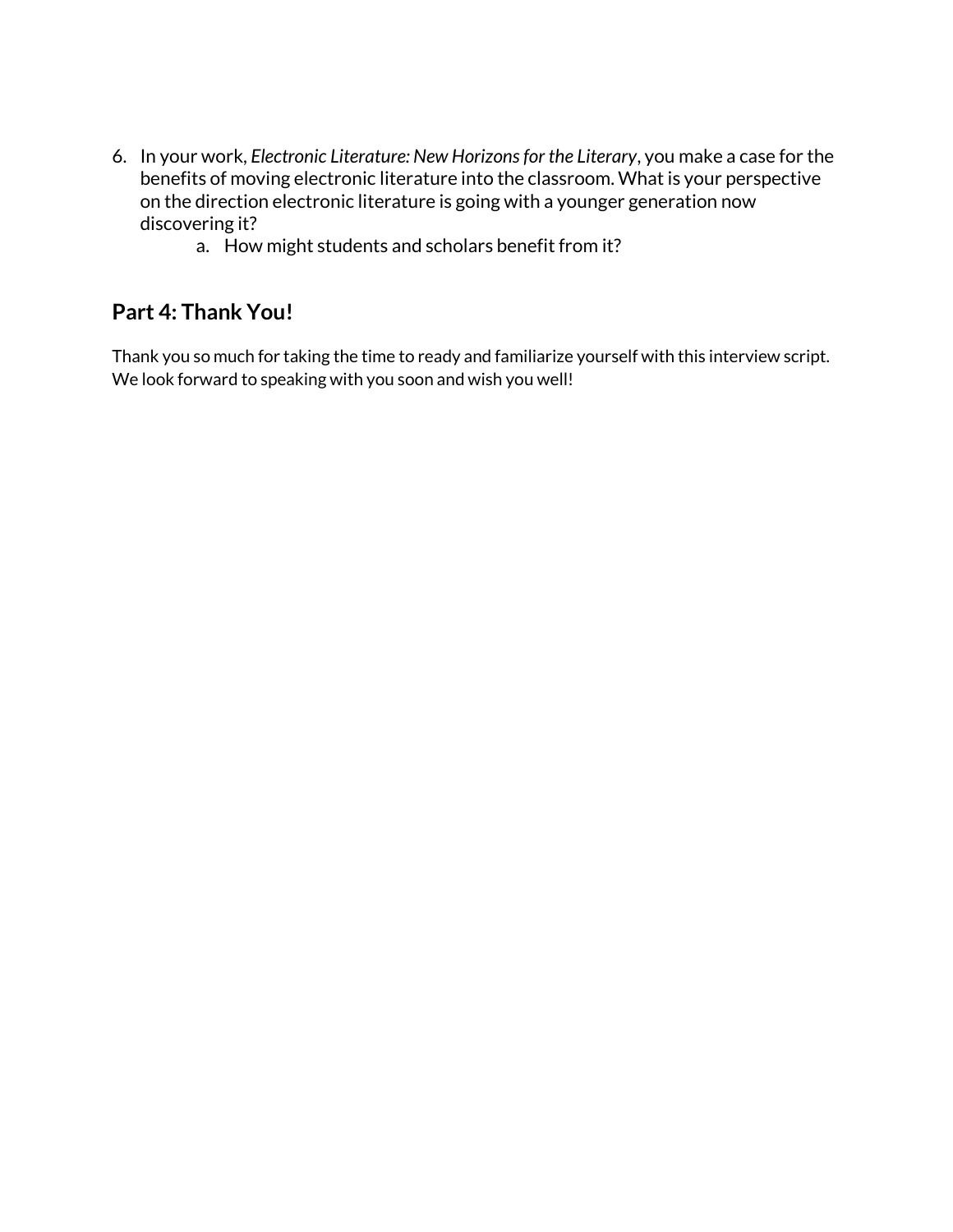# **N. Katherine Hayles Collection**

Long Video Questions

### **Banner:**

#### **N. Katherine Hayles**

Distinguished Research Professor, University of California, Los Angeles James B. Duke Professor of Literature, Emerita, Duke University

### **Questions:**

**00:03 -** Animated banner

**00:18 -** Can you briefly describe the moments you consider most important in your career?

**01:50 -** What will visitors see in The N. Katherine Hayles Collection?

**03:12 -** Does your background in chemistry have any influence on your work?

**06:08 -** What initially sparked your interest in electronic literature?

**08:26 -** Which of the works on display in your collection in The NEXT do you find most important to the field of electronic literature?

**10:00 -** Can you tell us about your time as the Director of the ELO and orchestrating ELO's first academic affiliation with UCLA?

**11:26 -** What is your perspective on the transformation of electronic literature over time?

**12:37 -** How might students benefit from the preservation and teachings of electronic literature?

**14:34 -** How has your relationship with the Electronic Literature Organization influenced your scholarship and the publications you have put forward?